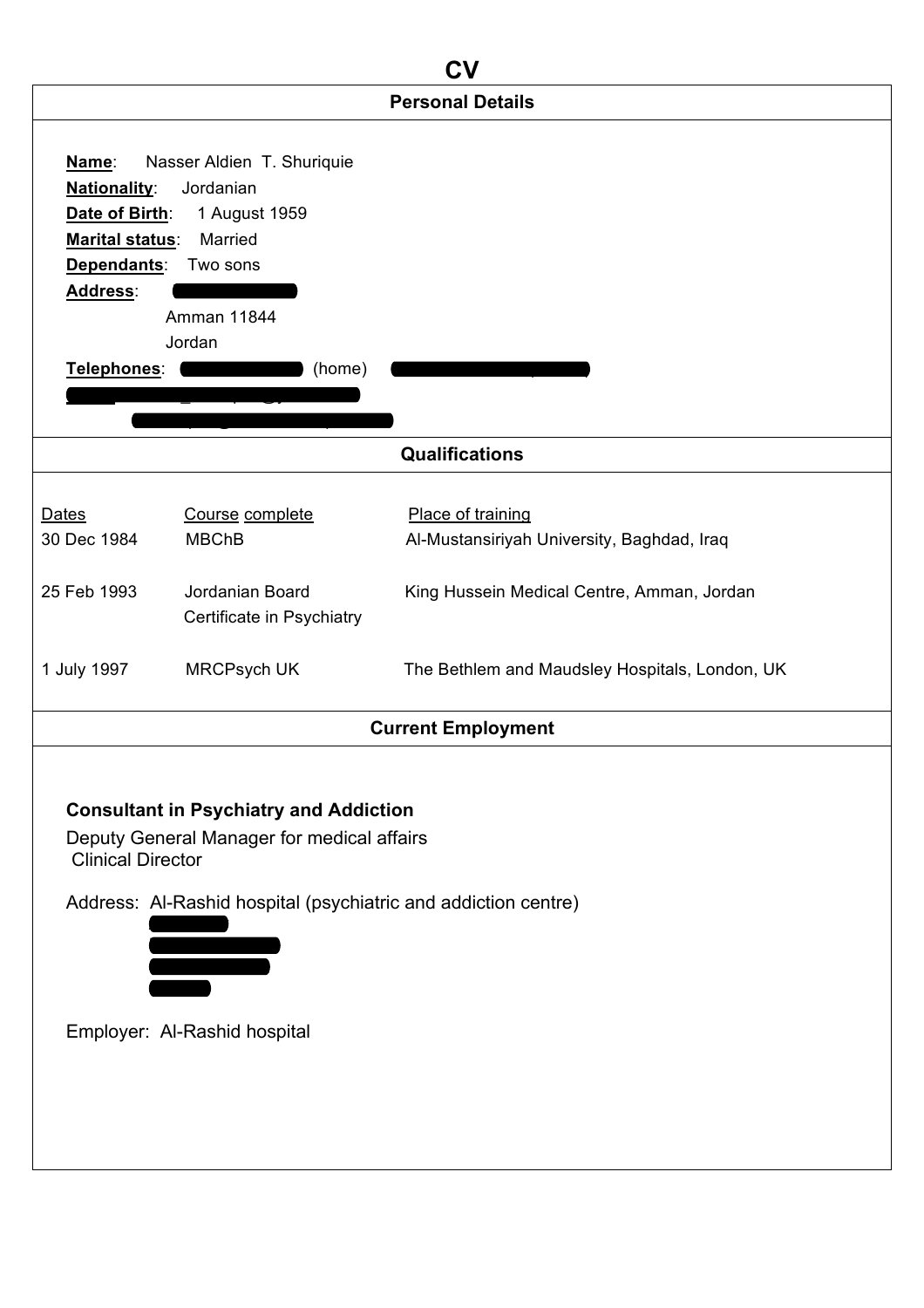# **CV**

## **Previous Employment**

| Dates             | <b>Employer</b>                                          | <b>Position</b>                                                                                             |
|-------------------|----------------------------------------------------------|-------------------------------------------------------------------------------------------------------------|
| Jan 1985-Jan1986  | Royal Jordanian Medical<br>Services (RJMS) Amman, Jordan | Intern in medical, surgical, paediatric<br>and gynaecological departments                                   |
| Jan 1986-Dec1997  | <b>RJMS</b>                                              | General Practice in field medical units                                                                     |
| Jan 1998-Feb 1993 | <b>RJMS</b>                                              | <b>Resident in Psychiatry</b>                                                                               |
| Feb 1993-Sep 1993 | <b>RJMS</b>                                              | Assistant Specialist in General Psychiatry                                                                  |
| Oct 1993-Oct 1994 | The Maudsley Hospital,<br>London, UK                     | <b>Clinical Associate</b>                                                                                   |
| Oct 1994-Dec 1997 | The Maudsley and<br>Bethlem Hospitals,<br>London, UK     | Registrar in Psychiatry enrolled in training scheme for<br>membership of the Royal College of Psychiatrists |
| Jan 1998-Mar 2009 | <b>RJMS</b>                                              | Consultant in Psychiatry and Supervisor<br>of Psychiatric Training for students and registrars              |
| Mar 2009-Aug 2009 | <b>RJMS</b>                                              | Head of psychiatric services in the RJMS                                                                    |

## **Registration**

Full Registration with the General Medical Council (GMC), UK Registration number 4449670

Full Registration with Jordanian Medical Council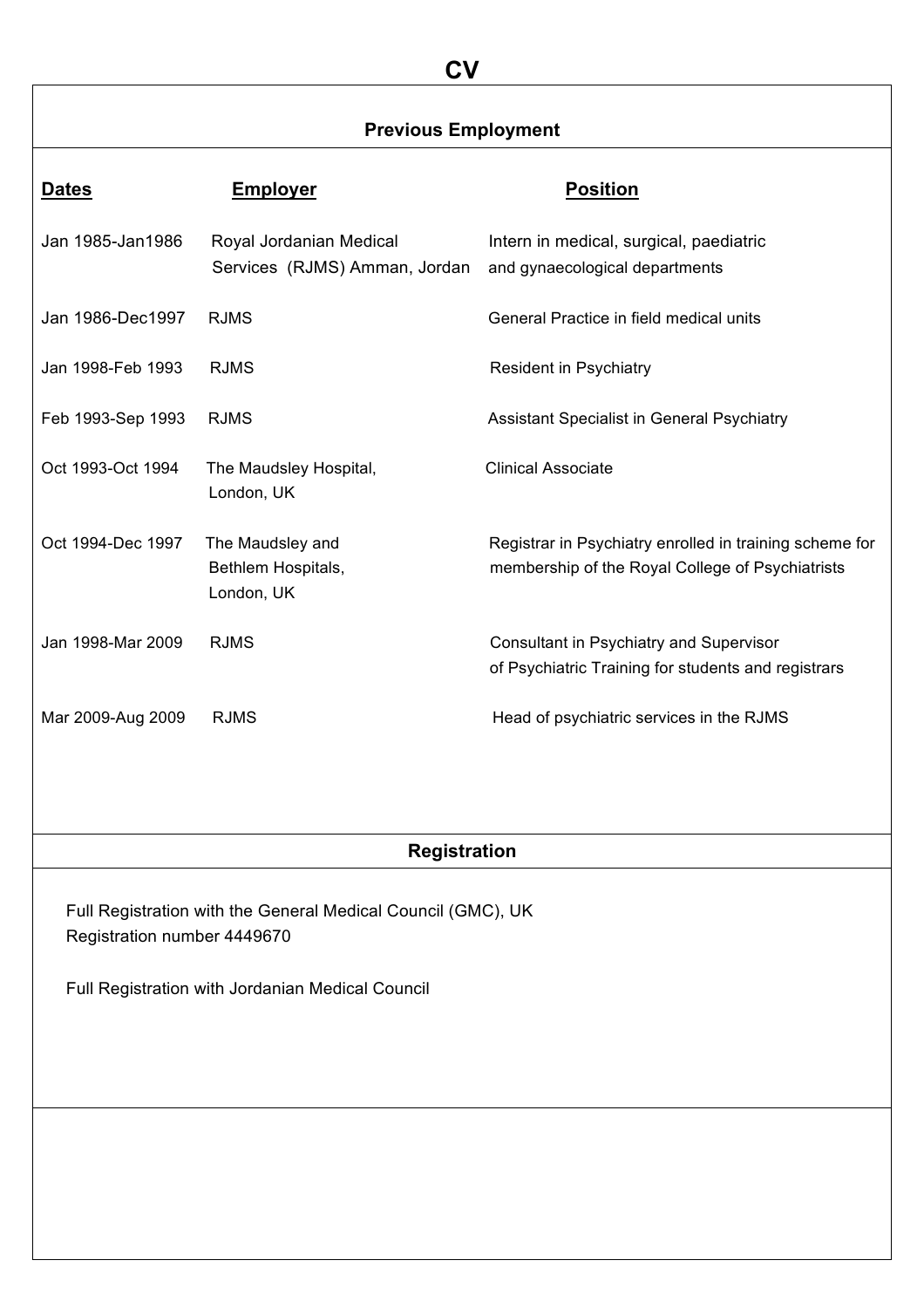## **CV Training**

| <b>Dates</b>      | <u>Employer</u>                                      | <b>Training Posts and Supervising Consultants</b>                                                                                                                                                                                                                                                                                                                                                                                                                                                                         |
|-------------------|------------------------------------------------------|---------------------------------------------------------------------------------------------------------------------------------------------------------------------------------------------------------------------------------------------------------------------------------------------------------------------------------------------------------------------------------------------------------------------------------------------------------------------------------------------------------------------------|
| Jan 1998-Feb 1993 | Royal Jordanian<br><b>Medical Services</b>           | Resident in Psychiatry under Dr. Izdeen Jamal MRCPsych and<br>Dr. Radwan Suleman MRCPsych                                                                                                                                                                                                                                                                                                                                                                                                                                 |
| Oct 1993-Oct 1994 | The Maudsley Hospital,<br>London, UK                 | Clinical Associate under Professor Robin M Murray                                                                                                                                                                                                                                                                                                                                                                                                                                                                         |
| Oct 1994-Dec 1997 | The Maudsley and<br>Bethlem Hospitals,<br>London, UK | Registrar in Psychiatry enrolled in training scheme for<br>membership of the Royal College of Psychiatrists<br><b>Neuropsychiatry under Dr Brian Toone (6 months)</b><br>Community psychiatry under Dr Jeremy Christie-Brown(6 months)<br>Old age psychiatry under Dr Marisa Silverman (6 months)<br>Addiction Unit under Dr Chris Cook (6 months)<br>Eating Disorders under Dr Janet Treasure (6 months)<br>Child Psychiatry under Dr Annula Nikaputa (6 months)<br>Forensic Psychiatry under Dr James McKeath (3months) |

## **Courses and conferences**

- The 3<sup>rd</sup> UAE International Psychiatric Conference. Al-Ain, UAE 16-18 November 1998. Temporal Lobe Abnormailities in Schizophrenia: a Magnetic Resonance Study (presenter)
- The 8<sup>th</sup> International Pan Arab Congress of Psychiatry. Bahrain, 9-11 February 1999. A Study of Post Concussional Syndrome among Jordanian Military Personnel (presenter)
- ! The Regional Meeting of the Royal College of Psychiatrists. Amman, Jordan 6-8 September 2000. The Attitude, Behaviour and the pattern of Benzodiazepine prescription among physicians in the Royal Jordanian Medical Services (presenter)
- The 9<sup>th</sup> Congress of the Federation of Arab Psychiatrists. Women and Mental Health. Tunisia, Gammarth 31 May-2 June 2001. Eating Disorders among Jordanian Women: Is it a myth or reality? (presenter)
- The 1<sup>st</sup> International Conference of the Medical Department of Royal Jordanian Medical Services. Amman, Jordan 2-3 November 2001. Field Survey of Psychiatric Patients at the Jordan Armed Forces (presenter)
- ! The 2nd international conference of the Royal Jordanian Medical Services. Le Royal Hotel Amman, Jordan. 7-10 Oct, 2003. Comparative study of two field surveys of the prevalence of psychiatric disorders in Jordan Armed Forces (presenter)
- ! The 3rd international conference of the Royal Medical Services. Le Royal Hotel Amman, Jordan
- ! 5-8 April 2006. The Relationship between psychiatric treatment and the rate of attrition among military personnel in the Jordan armed forces.
- The 1<sup>st</sup> regional medical conference on disaster management. Radisson SAS hotel, Amman, Jordan. 1-3 November 2007. The psychosocial sequeale of disaster (presenter)
- $-$  The 4<sup>th</sup> international conference of the Royal Medical Services. Le Royal Hotel Amman, Jordan. 12-15 May 2008. Military psychiatry: A Jordanian Experience (presenter)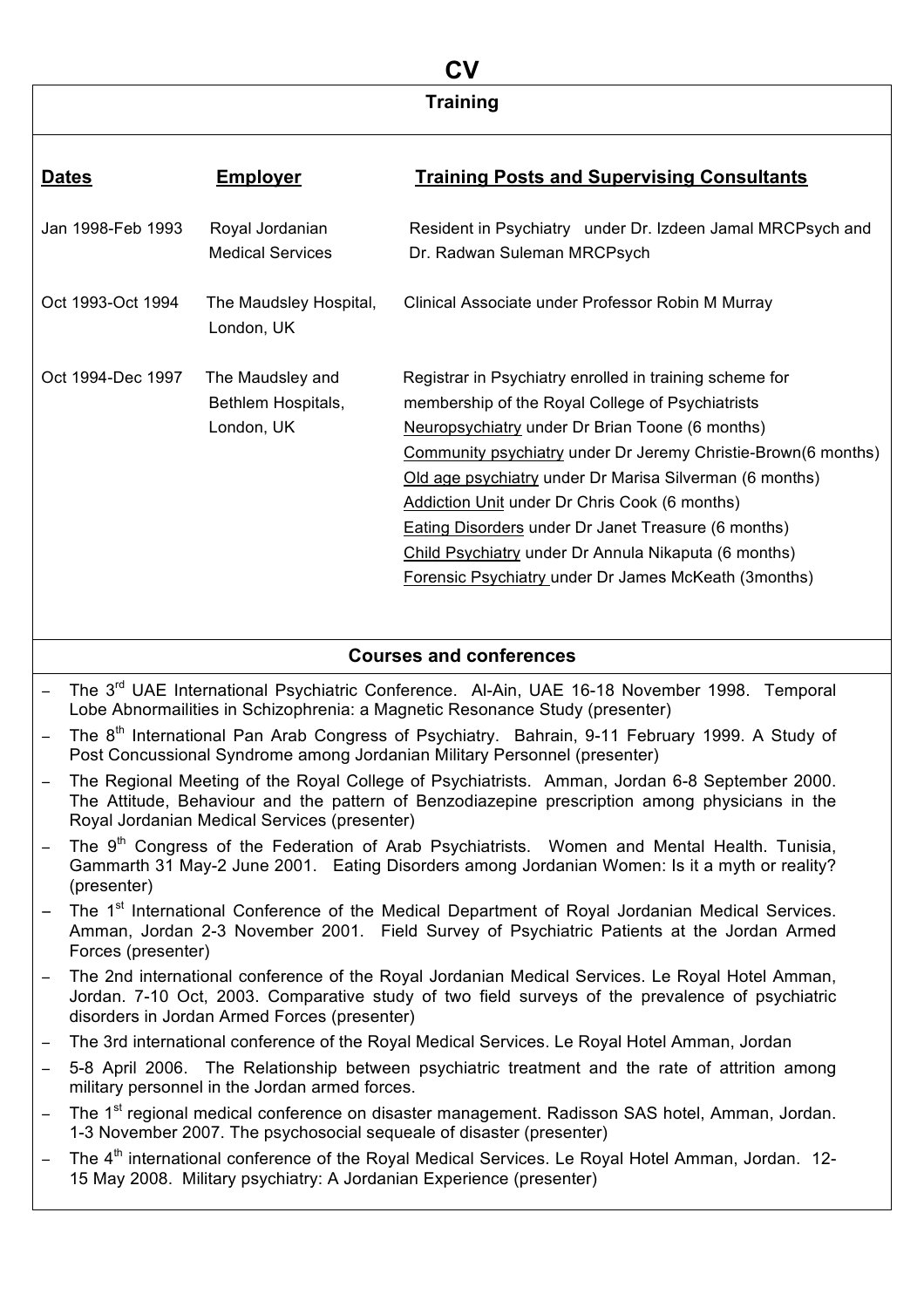## **CV Experience**

My work is divided between caring for inpatients in a psychiatric unit and doing liaison work at a general hospital.At the psychiatric unit I look after 10-15 patients at a time. Those cases are mainly acute and/or acute on chronic adult and old age psychiatric cases. On the ward I do about one in seven on-call.

On the psychiatric ward we do daily management round that is attended by the members of the multidisciplinary team, On that round all patients on the ward are discussed with the other specialists and consultants, residents and nurses, and the management plan for each patient is reviewed on regular bases. I myself attend the management round about 2-3 times a week. Any management round will be attended and supervised by a number of available consultants.

Weekly ward round (case conference) is held. Interesting cases or cases with management problems are presented by the resident and other members of the multidisciplinary team. These cases are reviewed with the consultants. Necessary recommendations are made to the treating consultant. My patients who are on the ward are reviewed by myself twice weekly on average. They are daily reviewed in the management round, and by my residents (Registrars) on regular basis.

At the general hospital I do three outpatient clinics per week, in each clinic I see about 20-25 patients. About 25% of my time is spent with acute cases and about 75% is spent with chronic cases. I do psychiatric consultations on the wards of a general hospital, and I treat patients belonging to different sub-specialities such as Neuro-psychiatry, old age, child psychiatry etc. Cases from the casualty department are assessed as well as acute cases on the medical wards, and a referral to a psychiatric ward is arranged if warranted.

### **Teaching responsibilities**

Supervisor of Psychiatric Training for Residents in the Royal Jordanian Medical Services since 1999.

Member of examination committee of the Jordanian Board of Psychiatry, The Jordanian Medical Council since 2000. This committee awards the highest qualification in Psychiatry in Jordan and it is considered parallel to the MRCPsych certificate.

Part-time lecturer in the National Centre for Mental Health offering Psychiatric Training Scheme for Residents.

Part-time lecturer in Al-Rashid Hospital offering Psychiatric Training Scheme for Residents.

Part-time lecturer in Jordan University in Amman, Jordan for medical undergraduates from 1999 present.

Part-time assistant professor in University of Science and Technology in Irbid, Jordan for medical undergraduates since September 2002 for 1-2 days a week on a regular basis.

#### Medical undergraduate teaching

I give regular lectures to medical students at the University of Science and Technology according to their Curriculum. I also carry out clinical instruction for small groups of medical students (usually from 3-5) by assessing psychiatric patients at the outpatients department or on the wards. Each group of students is also assigned to one patient to take full history and to do the mental state examination. At the end of these sessions three groups of students come together and all cases are discussed in detail under my supervision. Home assignments are also presented by the students in these meetings.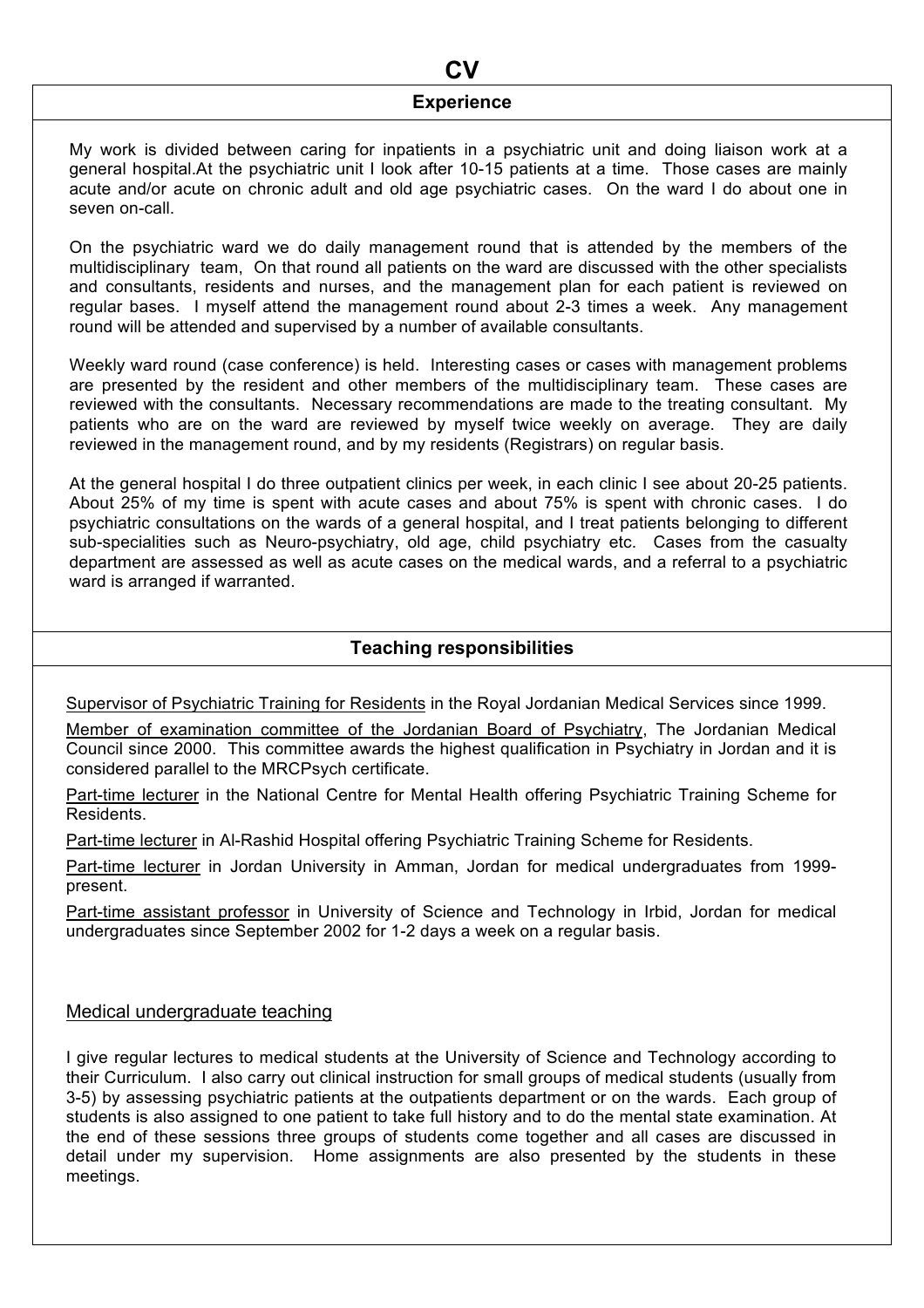#### Medical postgraduate teaching

#### Psychiatric:

The Royal Medical Services psychiatric unit is an approved training center by the Jordanian Medical Board committee. I participate in the resident training scheme in which a number of psychiatric trainees are enrolled. After 4 years of training in psychiatry and passing yearly examinations they are allowed to sit for the board examinations. Doctors who pass the board examination are given a certificate of specialty in psychiatry. A national postgraduate training programme has been developed and approved by the Jordan Medical Council.

I also give lectures at the National Centre for Mental Health for the residents in psychiatry once or twice monthly.

#### Medical:

In the context of my liaison job in the general hospital I also participate in the teaching programme by giving psychiatric lectures to medical doctors. I usually try to choose subjects which are interesting to medical doctors and seek to inform them about the possible benefits of psychiatric treatment. I always emphasize how appropriate psychiatric referral and treatment can greatly improve the quality of life of their patients.

### **Research and publications**

#### **Research**

- ! Jan 1994-Jan 1997 Structural brain abnormalities in male schizophrenics
- ! Jan 1994-Jan 1997 Dysplasia and anatomical dysconnectivity in schizophrenia
- ! Jan 1994-Jan 1997 Cerebral structural abnormalities
- ! Feb 1999-Aug 1999 Eating disorders among Jordanian female college students
- ! Sep 1999-Sep 2000 Post concussional syndrome among Jordanian police and military personnel
- March 2000-June 2000 Survey of the attitude, behaviour and the pattern of benzodiazepine prescription among physicians in the Royal Jordanian Medical Services
- ! Jan 2001-Sep 2001 Psychological Sequelae of Emotional Abuse in Children
- ! July 2002-Dec 2002 The Rate and distribution of psychiatric disorders among Jordan Armed Forces Personnel
- ! Jan2003-Dec 2003 The rate of Attrition of Psychiatric patients in The Jordan Armed Forces
- ! August 2007-April 2009. A prospective Randomized open label 6 month head to head trial to compare metabolic effects of Paliperidone ER and Olanzapine in subjects with schizophrenia. Principal investigator to Multicentre trial.
- October 2007-April 2009. A randomized double-blind, placebo and active-controlled, parallel-group study to evaluate the efficacy and safety of Risperidone long acting injectable for the prevention of mood episodes in the treatment of subjects with bipolar I disorder. Principal investigator to Multicentre trial.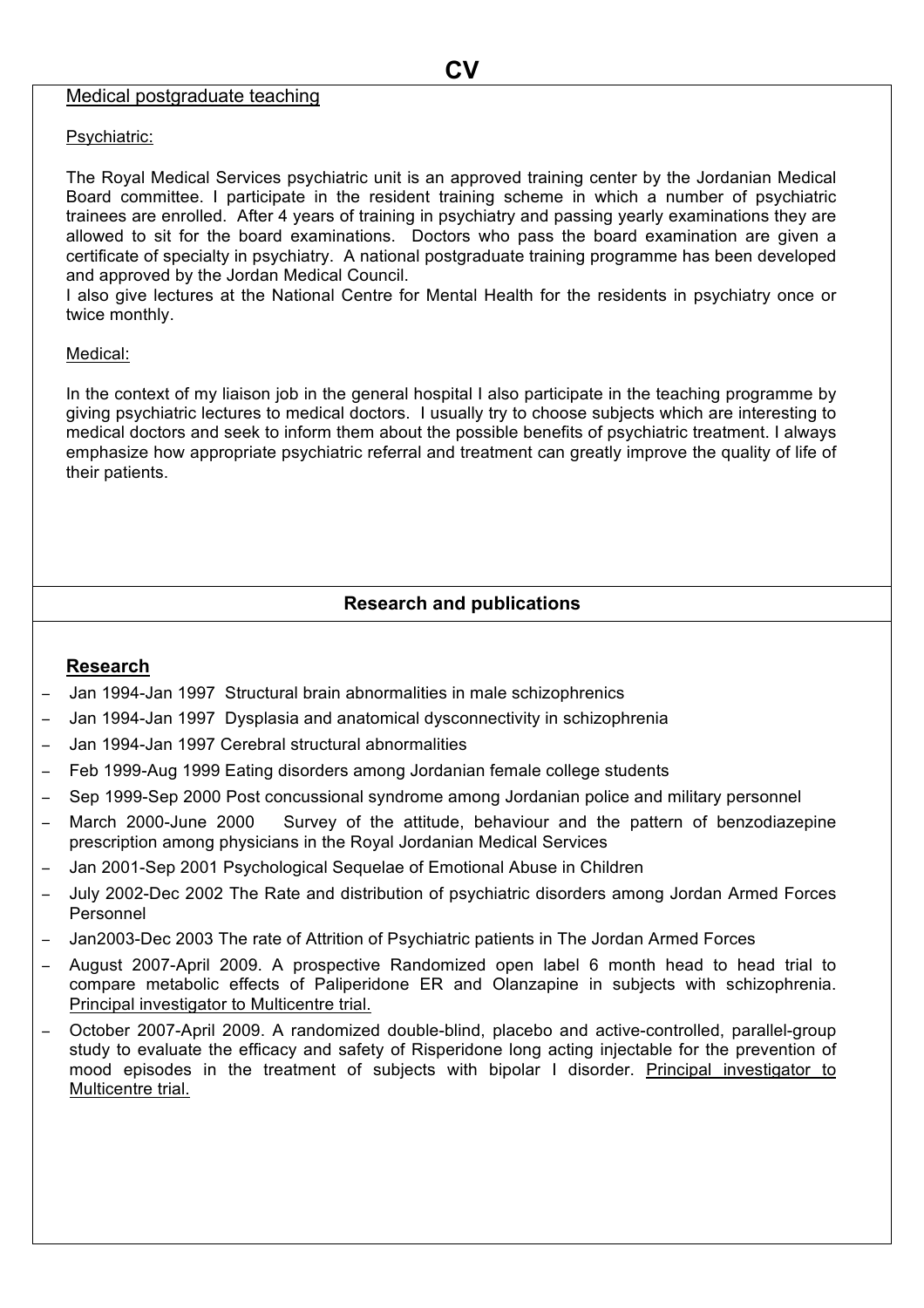### **Publications**

- ! Woodruff PWR, Wright IC, Shuriquie N, Russouw H, Howard RJ, Graves M, Bullmore ET, Murray RM (1997) Structural Brain Abnormalities in Male Schizophrenics Reflects Fronto-temporal Dissociation. *Psychological Medicine*. 27, 1257-1266.
- Bullmore ET, Woodruff PWR, Wright IC, Rabe-Hesketh S, Howard RJ, Shuriquie N, Murray RM (1998) Does Dysplasia Cause Anatomical Dysconnectivity in Schizophrenia? *Schizophrenia Research* 30, 127-135.
- ! Shuriquie N (1999) Eating Disorders: a transcultural perspective. *Eastern Mediterranean Health Journal* Vol 5. No 2, 354-360.
- Shuriquie N, Elias T, Abdulhamid M (1999) A Study of Abnormal Eating Attitude among Jordanian Female College Students. *Bahrain Medical Bulletin* Vol 5. No 3, 88-90.
- ! van Os J, Woodruff PWR, Fananas L, Ahmad F, Shuriquie N, Howard R, Murray RM. (2000) Association Between Cerebral Structural Abnormalities and Dermatoglyphic Ridge Counts in Schizophrenia. *Comprehensive Psychiatry* Vol 41. No 5, 380-384.
- Shuriquie N and Ahmad TFE (2000) Post Concussional Syndrome among Jordanian Police and Military Personnel. *Journal of the Royal Medical Services* Vol 7. No 2, 12-15.
- ! Ahmad TFE and Shuriquie N (2001) Psychological Sequelae of Emotional Abuse in Institutionalised Children. *The Arab Journal of Psychiatry* Vol 12. No 2, 36-42.
- ! Shuriquie N (2003) Military Psychiatry a Jordanian experience. *Psychiatric Bulletin* (The Journal of Psychiatric Services-The Royal College of Psychiatrists) Oct. Vol 27, No 10, 386-8.
- ! Shuriquie N and Abdulhamid M (2005) Eating Disorders among Jordanian women. *The Arab Journal of Psychiatry* Vol 16, No 1, 52-61.
- ! Al-Doughmi M, Shuriquie N, Abdulhamid M, Al-Gwairy A, Shuneigat W (2006) The impact of exams on anxiety levels among university students. *Journal of the Royal Medical* Services. Vol 13. No 2, 14-19.
- Shuriquie N, Abdulhamid M, Shuniegat W, Awwad M (Accepted for publication Dec 2007) The prevalence and distribution of psychiatric disorders among Jordanian military personnel referred for psychiatric evaluation: A field survey. *Journal of the Royal Medical* Services.
- Shuriquie N. (2008) Eating disorders. In: Caring for Arab Patients-a Biopsychosocial Approach. Ed Nasir LS. and Abdul-Haq AK. Radckliffe Publishing Ltd. Oxon. UK.

### **References**

#### **Dr Adnan Takriti MRCPsych**

Consultant Psychiatrist PO Box 5370 Amman 11183 Jordan

#### **Professor Tewfik K. Daradkeh MRCPsych**

 Professor and Head: Division of Psychiatry, Jordan University of Science and Technology King Abdullah University Hospital PO Box 630001 Irbid 22110 Jordan